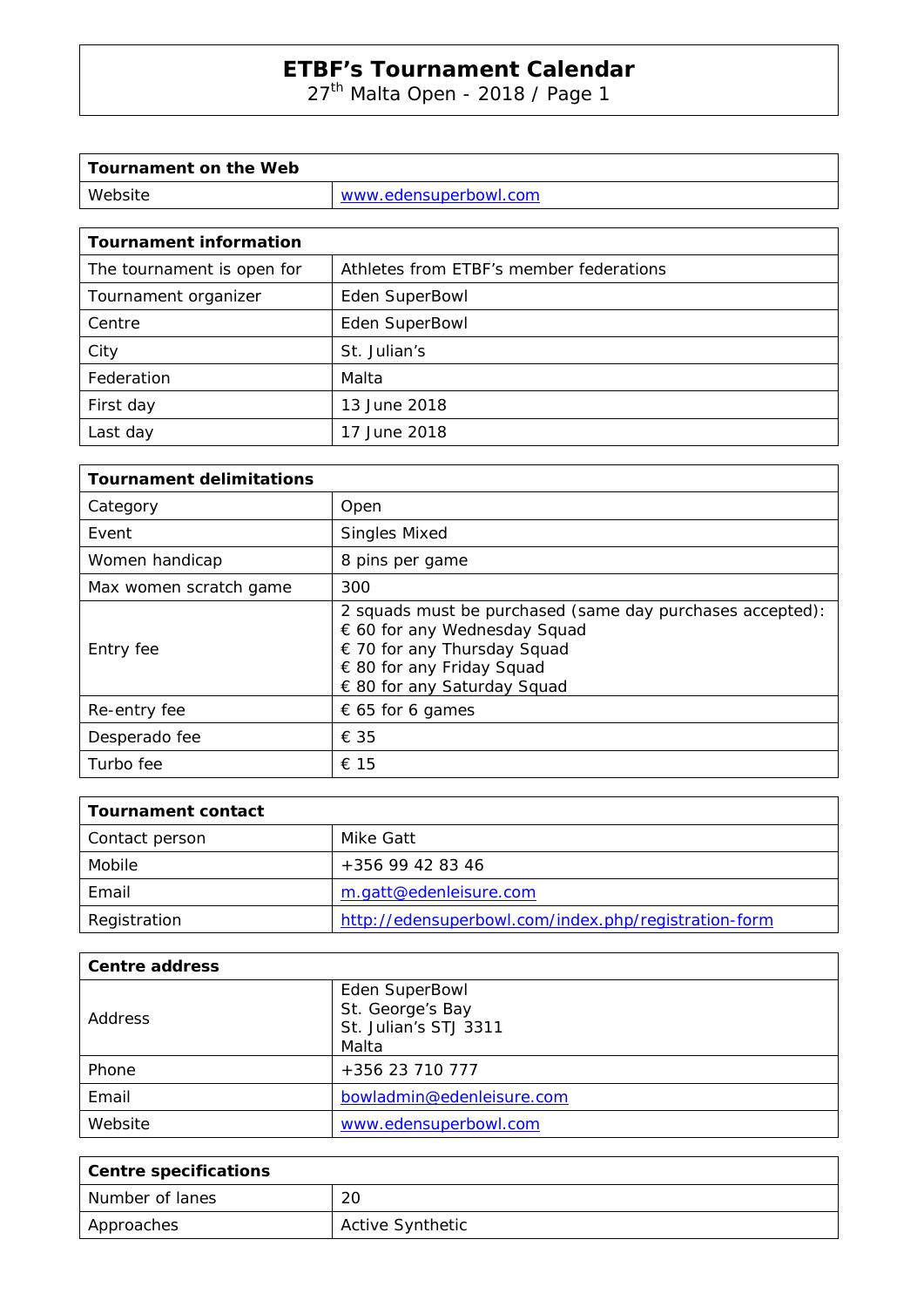27<sup>th</sup> Malta Open - 2018 / Page 2

| <b>Surfaces</b> | <b>Active Synthetic</b> |
|-----------------|-------------------------|
| Pin decks       | <b>AMF Synthetic</b>    |
| Pin setters     | AMF 82/70               |
| Pins            | Twister                 |
| Score system    | Qubica Conqueror        |

| <b>Dressing specifications</b> |                                |  |  |  |  |
|--------------------------------|--------------------------------|--|--|--|--|
| Oil machine                    | Kegel Kustodian+               |  |  |  |  |
| Oil                            | Kegel Fire                     |  |  |  |  |
| Cleaner                        | Kegel Offense                  |  |  |  |  |
| Pattern prepared by            | Kegel (from the Kegel Library) |  |  |  |  |
| Dressing done by               | In-house                       |  |  |  |  |

| <b>Prize money specifications</b> |                                                                                                                                 |  |  |  |  |
|-----------------------------------|---------------------------------------------------------------------------------------------------------------------------------|--|--|--|--|
| Prize fund status                 | Conditional                                                                                                                     |  |  |  |  |
| Calculation method                | Minimum of $\epsilon$ 10.000 increasing to $\epsilon$ 15.000 depending on<br>the final number of initial entries (participants) |  |  |  |  |
| Tax on prizes                     | No                                                                                                                              |  |  |  |  |

| Prize money expressed in € |            |            |             |             |             |             |             |            |
|----------------------------|------------|------------|-------------|-------------|-------------|-------------|-------------|------------|
| Pos.                       | $80 + Pax$ | $90 + Pax$ | $100 + Pax$ | $110 + Pax$ | $120 + Pax$ | $130 + Pax$ | $140 + Pax$ | $150+$ Pax |
| 1                          | 1.800      | 1.900      | 2.000       | 2.100       | 2.200       | 2.350       | 2.450       | 2.600      |
| $\overline{2}$             | 1.300      | 1.350      | 1.400       | 1.440       | 1.500       | 1.700       | 1.800       | 1.900      |
| 3                          | 700        | 735        | 770         | 810         | 850         | 875         | 975         | 1050       |
| $\overline{4}$             | 700        | 735        | 770         | 810         | 850         | 875         | 975         | 1050       |
| 5                          | 350        | 380        | 395         | 400         | 420         | 460         | 500         | 520        |
| 6                          | 350        | 380        | 395         | 400         | 420         | 460         | 500         | 520        |
| $\overline{7}$             | 350        | 380        | 395         | 400         | 420         | 460         | 500         | 520        |
| 8                          | 350        | 380        | 395         | 400         | 420         | 460         | 500         | 520        |
| 9                          | 250        | 260        | 275         | 290         | 300         | 325         | 350         | 380        |
| 10                         | 250        | 260        | 275         | 290         | 300         | 325         | 350         | 380        |
| 11                         | 250        | 260        | 275         | 290         | 300         | 325         | 350         | 380        |
| 12                         | 250        | 260        | 275         | 290         | 300         | 325         | 350         | 380        |
| 13                         | 250        | 260        | 275         | 290         | 300         | 325         | 350         | 380        |
| 14                         | 250        | 260        | 275         | 290         | 300         | 325         | 350         | 380        |
| 15                         | 250        | 260        | 275         | 290         | 300         | 325         | 350         | 380        |
| 16                         | 250        | 260        | 275         | 290         | 300         | 325         | 350         | 380        |
| 17                         | 150        | 160        | 165         | 175         | 180         | 195         | 210         | 230        |
| 18                         | 150        | 160        | 165         | 175         | 180         | 195         | 210         | 230        |
| 19                         | 150        | 160        | 165         | 175         | 180         | 195         | 210         | 230        |
| 20                         | 150        | 160        | 165         | 175         | 180         | 195         | 210         | 230        |
| 21                         | 150        | 160        | 165         | 175         | 180         | 195         | 210         | 230        |
| 22                         | 150        | 160        | 165         | 175         | 180         | 195         | 210         | 230        |
| 23                         | 150        | 160        | 165         | 175         | 180         | 195         | 210         | 230        |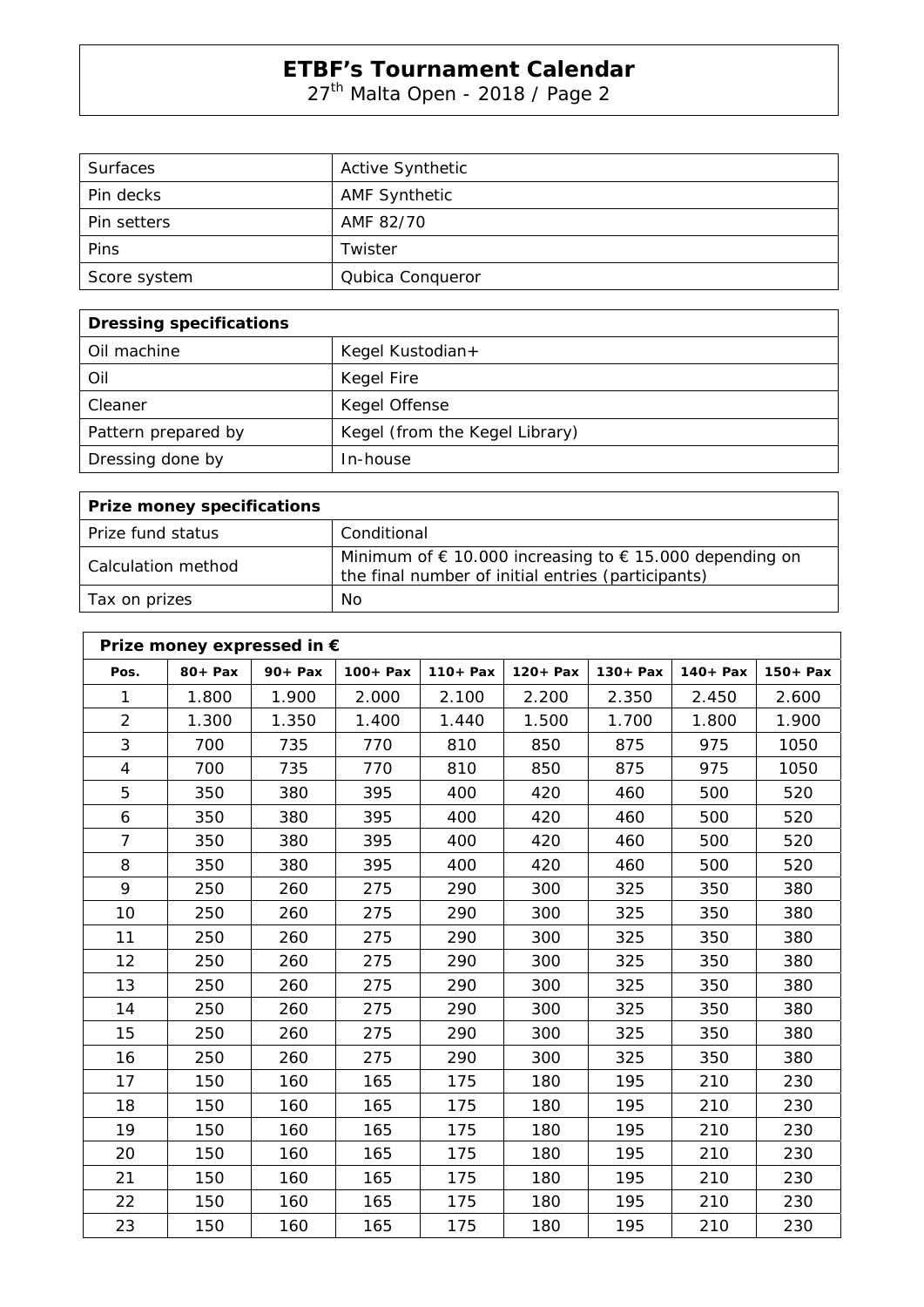27<sup>th</sup> Malta Open - 2018 / Page 3

| 24    | 150    | 160    | 165    | 175    | 180    | 195    | 210    | 230    |
|-------|--------|--------|--------|--------|--------|--------|--------|--------|
| 25    | 75     | 75     | 80     | 85     | 90     | 100    | 110    | 120    |
| 26    | 75     | 75     | 80     | 85     | 90     | 100    | 110    | 120    |
| 27    | 75     | 75     | 80     | 85     | 90     | 100    | 110    | 120    |
| 28    | 75     | 75     | 80     | 85     | 90     | 100    | 110    | 120    |
| 29    | 75     | 75     | 80     | 85     | 90     | 100    | 110    | 120    |
| 30    | 75     | 75     | 80     | 85     | 90     | 100    | 110    | 120    |
| 31    | 75     | 75     | 80     | 85     | 90     | 100    | 110    | 120    |
| 32    | 75     | 75     | 80     | 85     | 90     | 100    | 110    | 120    |
| 33    | 75     | 75     | 80     | 85     | 90     | 100    | 110    | 120    |
| 34    | 75     | 75     | 80     | 85     | 90     | 100    | 110    | 120    |
| 35    | 75     | 75     | 80     | 85     | 90     | 100    | 110    | 120    |
| 36    | 75     | 75     | 80     | 85     | 90     | 100    | 110    | 120    |
| Total | 10.000 | 10.500 | 11.000 | 11.500 | 12.000 | 13.000 | 14.000 | 15.000 |

### **Tournament format**

#### **Qualifying Round**

Regular qualification will be over 12 games (two series of 6 games).

6-game re-entries (unlimited, subject to availability) will be possible in order to replace the lower of the initial two series, providing the re-entry score is higher than said initial series. If not, the initial series total will be retained. The higher of the initial two series must be retained for the qualification total. Re-entry reservations will be taken on a first-come, firstserved basis, with waiting lists made where necessary.

### **Any Game Turbo**

The Any Game Turbo is an athlete's high game, including bonus, within any six-game series. For all twelve initial qualifying games to be included, two Any Game Turbo entries will be required, one for each six-game series.

### **Desperado Squad**

1 game, immediately after the final qualifying squad (Squad H). Lanes will not be re-dressed for the Desperado Squad, and there will be no lane alternation, i.e. desperado athletes will bowl all ten frames on the same lane.

### **36 Athletes will qualify for the Final Stages as follows**

Qualifying Round: Top 28 athletes go through to the Final Stages as follows:

- Positions 1-6 will automatically go through to Final Stage 3
- Positions 7-12 will automatically go through to Final Stage 2
- Positions 13-28 will continue in Final Stage 1

Any Game Turbos: Top 4 Turbo Athletes will qualify in positions 29–32 for Final Stage 1 Desperado Squad: Top 4 Desperados will qualify in positions 33-36 for Final Stage 1

### **Final Stage 1**

24 athletes will play 4 games, starting from scratch. Top 12 will go through to Final Stage 2. Non-qualifiers from this stage shall be ranked 25-36 accordingly.

## **Final Stage 2**

18 athletes will play 4 games, starting from scratch.

Top 10 will go through to Final Stage 3.

Non-qualifiers from this stage shall be ranked 17-24 accordingly.

## **Final Stage 3**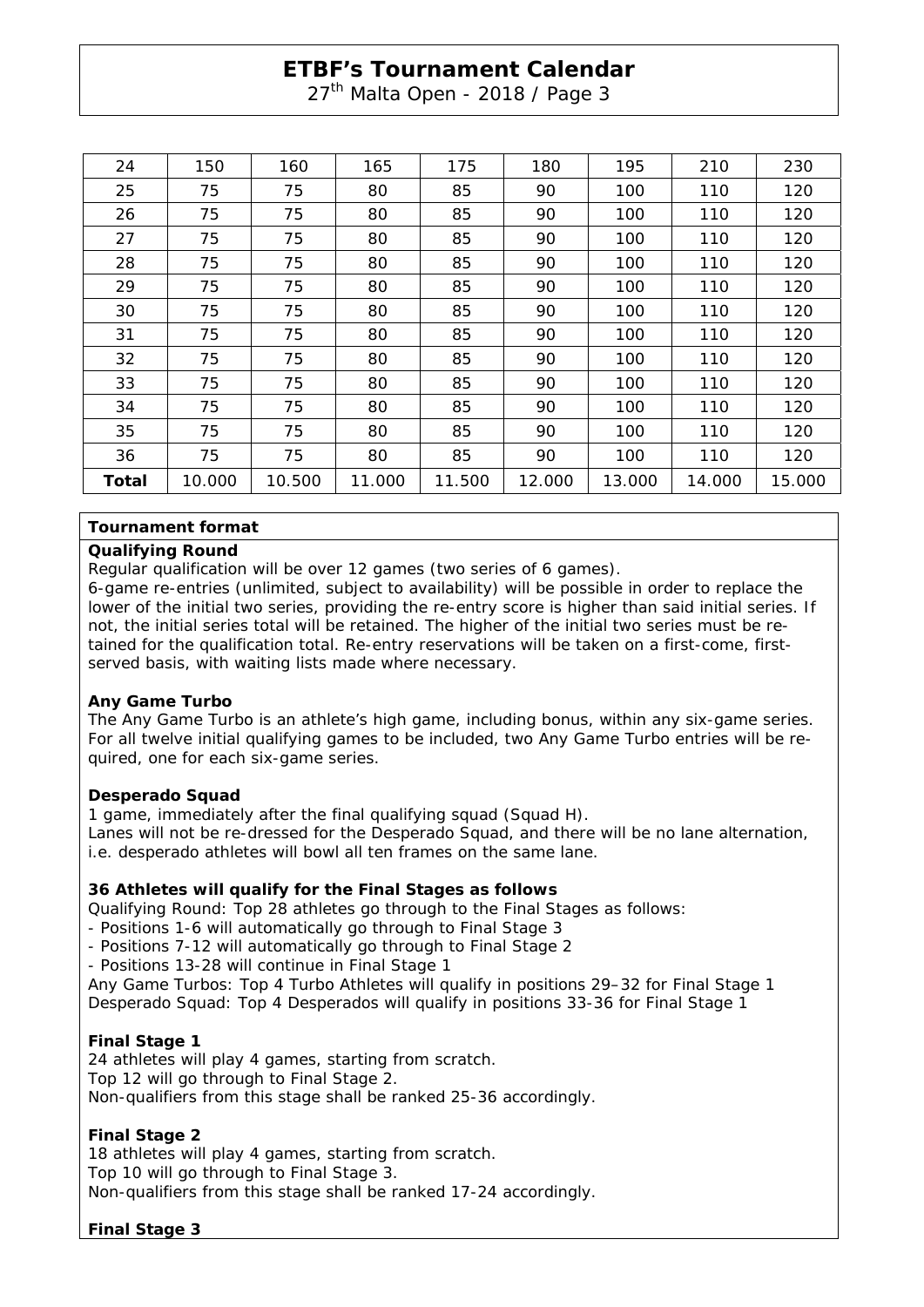27<sup>th</sup> Malta Open - 2018 / Page 4

16 athletes will play 2 games Knock-Outs for total pin fall, including any bonuses. The top 6 athletes from the Qualifying Round will be seeded 1-6 for this stage, while the 10 qualifiers from Final Stage 2 shall be seeded 7-16.

Non-qualifiers from this stage shall then be ranked 9-16 according to their previous seeding.

| MATCH 1                   | MATCH 2                      | MATCH 3         | MATCH 4                   |
|---------------------------|------------------------------|-----------------|---------------------------|
| $1st$ vs $16th$           | $2nd$ vs $15th$              | $3rd$ vs $14th$ | $4th$ vs 13 <sup>th</sup> |
| MATCH 5                   | MATCH 6                      | MATCH 7         | MATCH <sub>8</sub>        |
| $5th$ vs 12 <sup>th</sup> | $6^{th}$ vs 11 <sup>th</sup> | $7th$ vs $10th$ | $8^{th}$ vs $9^{th}$      |

## **Final Stage 4 (Quarter Finals)**

The 8 winning athletes from the Final Stage 3 will be reseeded 1-8 according to their previous seeding, and play further 2 games Knock-Out matches for total pin fall. The losing quarter-finalists shall be ranked 5-8 according to their previous seeding.

| MATCH 1        | MATCH 2              | MATCH 3                            | MATCH 4                            |
|----------------|----------------------|------------------------------------|------------------------------------|
| $1st$ vs $8th$ | $2^{nd}$ vs $7^{th}$ | $3^{\text{rd}}$ vs $6^{\text{th}}$ | $4^{\text{th}}$ vs $5^{\text{th}}$ |

### **Final Stage 5 (Semi Finals)**

The 4 winning athletes from Final Stage 4 will be reseeded 1-4 according to their previous seeding, and play further 2 games Knock-Out matches for total pin fall. The losing Semi-Finalists shall be ranked 3 and 4 according to their previous seeding.

| <b>MATCH 1</b> | MATCH 2        |
|----------------|----------------|
| $1st$ vs $4th$ | $2nd$ vs $3rd$ |

## **Final Stage 6 (Grand Final)**

A 2 Games Knock-Out match for total pin fall will decide the Champion and the Runner Up, of the 2016 Malta Open Championships.

### **Tournament tie rules**

In the event of a tie in the Qualification Round, Final Stage 1 or Final Stage 2, the athlete with the highest last game shall take the highest position. If a tie still exists, then the athlete with the highest penultimate game shall take the higher position, and so on until the tie is broken.

In the event of a tie in the Any Game Turbos or Desperado Squad the athlete with the highest position from the Qualification Round shall take the higher position.

In the event of a tie in any of the Knock-Out stages or Grand Final, a one ball roll off on a full set of pins will be played, repeated until the tie is broken.

| Lane assignments and lane movements |                                                                                                                             |  |  |
|-------------------------------------|-----------------------------------------------------------------------------------------------------------------------------|--|--|
| Lane draws                          | Random impartial draws prior to all Qualifying Round squads,<br>then according to qualifying positions in following rounds. |  |  |
| Athletes per pair in squads         | 4 Maximum                                                                                                                   |  |  |
| Frequency of movement               | After each game                                                                                                             |  |  |
| Movement method                     | Crossing L-to-L, R-to-R (Criss Cross by 2)                                                                                  |  |  |
| Number of lanes to move             | 2 (one pair)                                                                                                                |  |  |

| <b>Qualification squads</b> |  |  |
|-----------------------------|--|--|
| Wednesday 13 June 2018      |  |  |
| 09.00: Squad 1, 6 games     |  |  |
| 13.00: Squad 2, 6 games     |  |  |